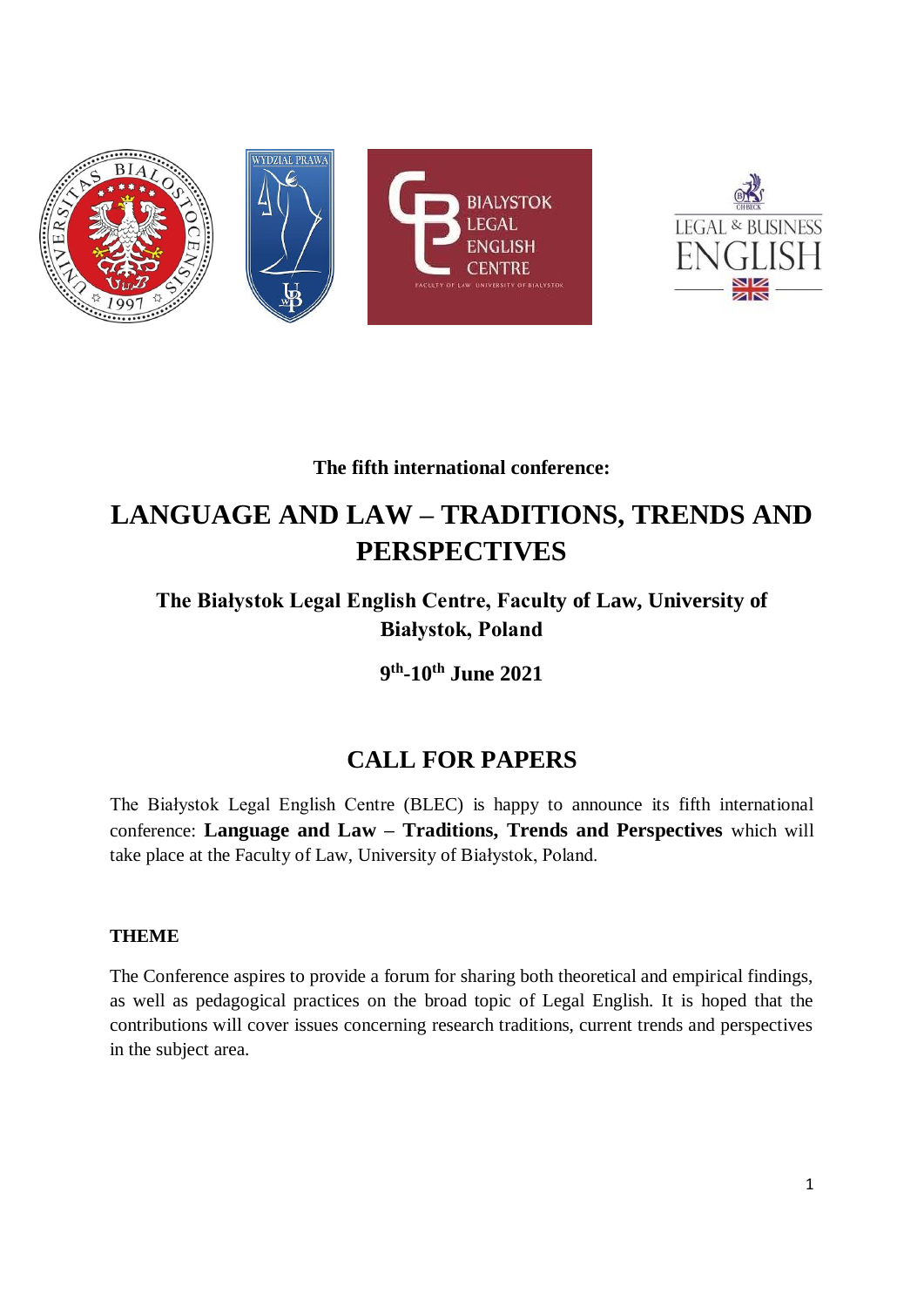#### **ORGANISERS:**

The Conference is organized by the Białystok Legal English Centre, Faculty of Law, University of Białystok, Poland.

- Prof. UŁ dr hab. Stanisław Goźdź-Roszkowski Dr hab. Izabela Kraśnicka
- Prof. UAM dr hab. Aleksandra Matulewska Dr Halina Sierocka
- Prof. UwB dr hab. Anna Piszcz Mgr Patryk Topolski
- Associate Professor, Ph. D. Ljubica Kordić
- Dr Halina Sierocka

#### **The Scientific Committee: The Organising Committee:**

- 
- 
-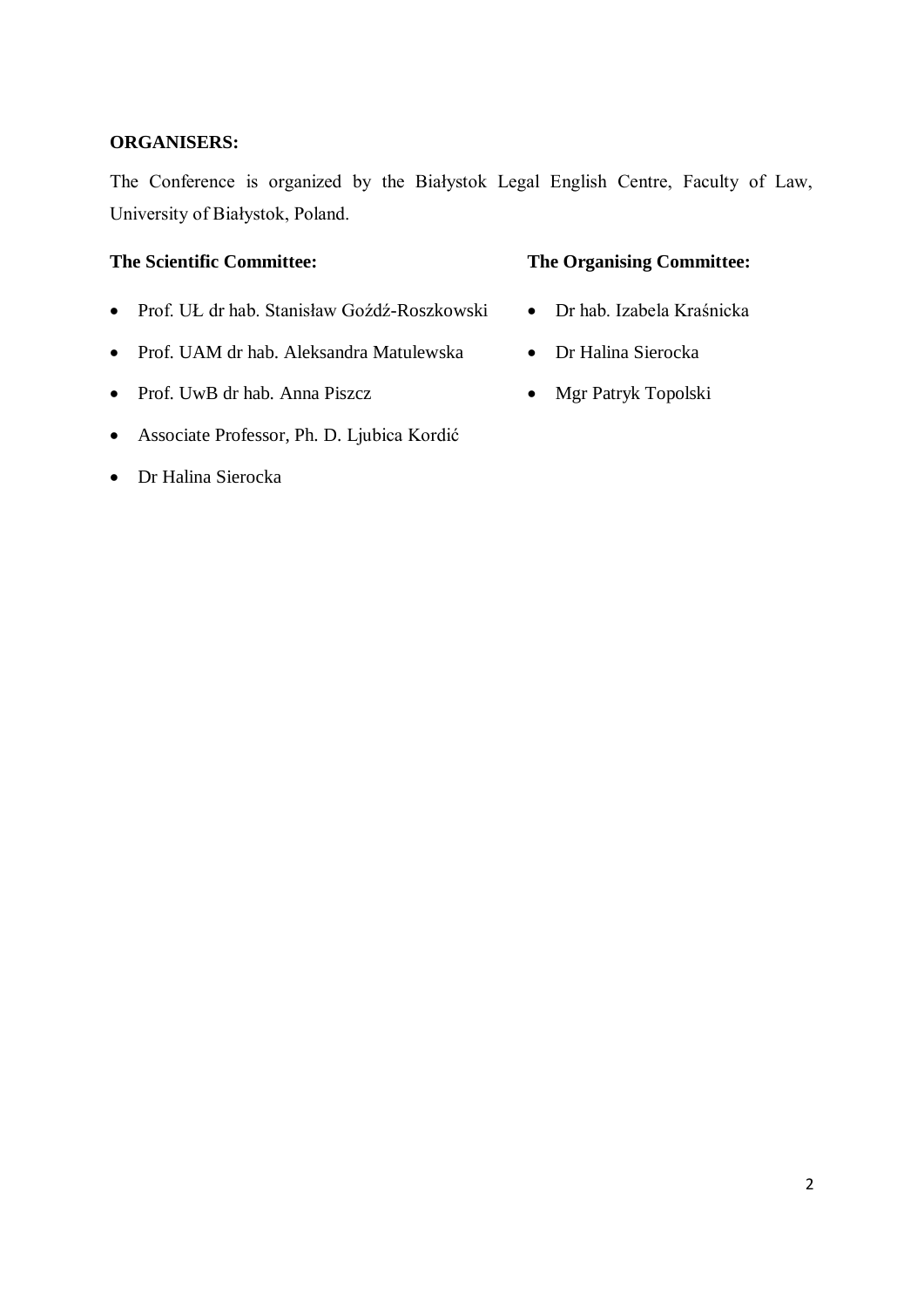# **KEYNOTE SPEAKERS**

#### **VIJAY KUMAR BHATIA**

# **English for Legal Communication Programmes: Exploiting Statutory Genres**

Statutory writing, though very complex and difficult to process, has always been considered the core of legal discourse in the practice of law. Most people, including (applied)linguists and newly initiated legal experts, have often avoided any encounter with this form of writing. Moreover, it is interesting to note that statutory writing, more than any other professional writing, demonstrates a typical use of lexico-grammar, which is an important aspect of interpretation of law (Bhatia, 2005). However, it is surprising that in spite of its distinctive prominence in legal communication, it has never figured in English for Legal Communication (ELC) programmes (Candlin et al, 2002), which appears to be a matter of pedagogic convenience rather than curriculum need. Drawing on recent research in Critical Genre Theory, which has shown that statutory genres contribute significantly to the intertextual as well as interdiscursive appropriation of genre conventions (Bhatia, 2017) across a wide range of legal practices, I would like to argue for their inclusion in ELC curriculum to facilitate a more informed understanding and appreciation of legal discourse (Bhatia, 1993). In this talk, I would like to give more substance to this claim and argue for a reorientation of ELC curriculum to include some of the key aspects of statutory genres as input to teaching materials, thus making it easier for learners to manage most other forms of legal communication, such as cases, judgements, contracts, agreements, and even courtroom interaction.

#### **References:**

Bhatia, V. K., (1993): *Analysing Genre --Language Use in Professional Settings*, London, Longman.

Bhatia, V. K., (2005): Plain English in Asia, Clarity and Obscurity in Legal Language.

Bhatia, V. K., (2017): *Critical Genre Analysis: Interdiscursive Performance in Professional Practice,*  Routledge.

Candlin, C. N., Vijay K Bhatia, and C. Jensen, (2002): 'Must the Worlds Collide? Professional and Academic Discourses in the Study and Practice of Law', in Giuseppina Cortese and Philip Riley (Eds.) (2002): *Domainspecific English: Textual Practices Across Communities and Classrooms*, Bern, Peter Lang (101-114).

**Vijay Bhatia** retired as Professor from City University of Hong Kong and is now Adjunct Professor at the Chinese University of Hong Kong and Visiting Professor at the Hellenic American University in Athens (Greece). Some of his research projects include *Analyzing Genre-bending in Corporate Disclosure Practices*, and *International Arbitration Practice: A Discourse Analytical Study*, in which he led research teams from more than 20 countries. His research interests include, (Critical) Genre Analysis of academic and professional discourses in legal, business, promotional, and new media contexts; ESP and Professional Communication; simplification and easification of legal and other public documents. Three of his monographs on genre theory, A*nalysing Genre: Language Use in Professional Settings* (1993), *Worlds of Written Discourse: A Genre-based View* (2004)*,* and *Critical*  Genre Analysis: Interdiscursive Performance in Professional Practice (2017) are widely used in genre theory and practice.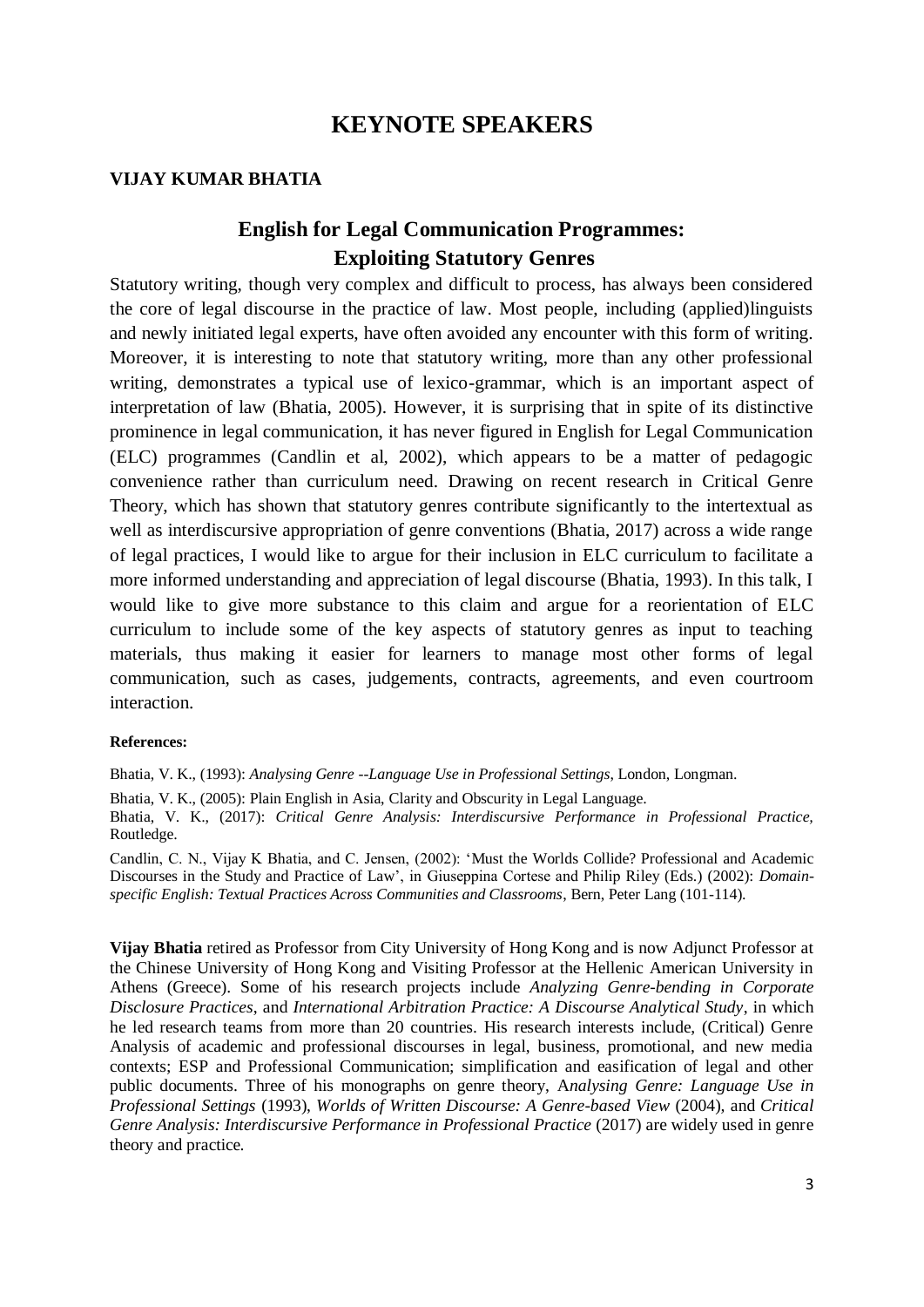#### **GÁBOR GYULAI**

# **Linguistic and Intercultural Distortions in Legal Practice –**

#### **Challenges and How to Resolve them**

Laws, administrative decisions, judgments and treaties exist through the words and sentences that make up their content. Official hearings, interrogations and negotiations are conducted through explicit, verbal communication. Law, and even its most abstract concepts, are always embodied through the means of language. Therefore, language and its wider cultural context have a pivotal impact on how legal norms are born and interpreted in daily practice. Yet, legal systems around the world often remain blind to this enormous source of distortion, creating a hotbed for discrimination and misunderstandings with a potentially dramatic impact on the outcome of legal procedures. Based on a rich selection of practical examples, the intervention will present a few typical scenarios of how linguistic and cultural diversity can affect the proper application of law, including both monolingual (such as the legalese vs plain language dichotomy) and multilingual examples (such as technical and semantic distortions in legal procedures conducted with the use of an interpreter). The intervention will conclude by showing examples of how to reduce the impact of these challenges with the means of law, education and simple awareness.

**Gábor Gyulai** is the director of the Refugee Programme at the Hungarian Helsinki Committee, a leading a multiple award-winning human rights NGO in Central Europe. He has been working in the field of asylum since 2000. His particular professional interests in this field are evidence and credibility assessment in asylum procedures; interdisciplinary (psychological, intercultural, linguistic and gender) issues related to asylum; human rights safeguards concerning the detention of migrants; nationality and statelessness; as well as innovative training, communication and capacity-building methods in the field of human rights and forced migration. He has extensively researched and published on these issues. Gábor is a passionate international trainer: in the past fifteen years he taught over three thousand lawyers, judges, public administration and police officers, journalists, professors, NGO workers and staff members of the UN Refugee Agency (UNHCR) from all continents of the world, on various topics related to asylum, migration and statelessness, in six languages. He is the president and a founding member of the European Network on Statelessness (ENS), a listed expert with the European Judicial Training Network (EJTN) and an external expert with the European Asylum Support Office (EASO).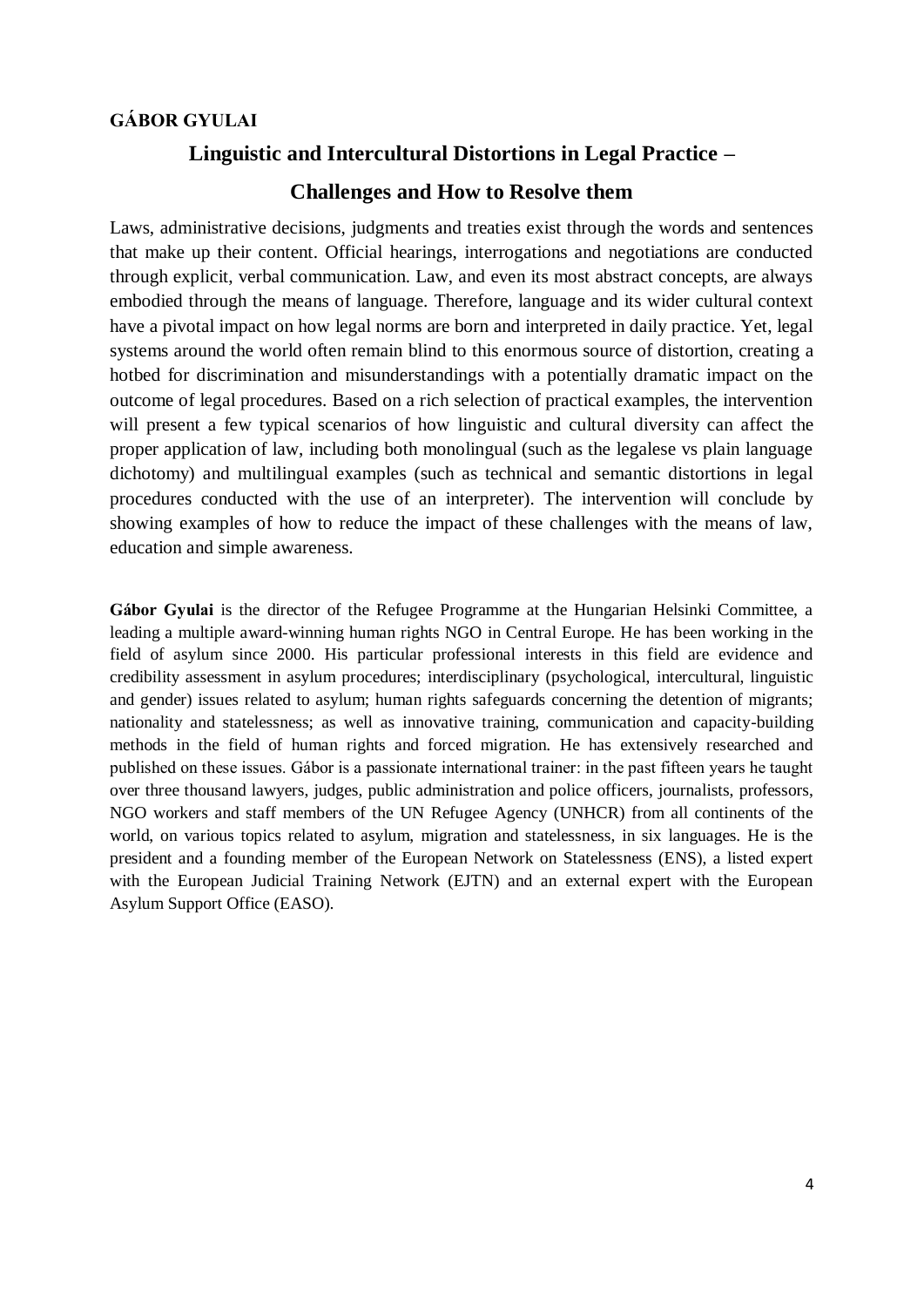# **LJUBICA KORDIĆ**

# **Metaphors Lawyers Live by**

The usage of metaphor in languages for specific purposes has been in the focus of interest of cognitive linguistics for years, especially after Lakoff and Johnson published their famous book "Metaphors We Live by" in 1980. They have proven that a metaphor is a basic process pervading all our speaking, thinking, and acting (Lakoff and Johnson, 1980). Inspired by that book, the author of this plenary speech aims to prove that a metaphor was intensely present in the history of law as it pervades the language of legal theory and practice in modern times. Terms like *injury of law, burden of evidence, soft laws, hard laws,* etc. are so often used by lawyers in their professional communication that they hardly recognize them as metaphors.

In the introductory part, the terms *conceptual metaphor* and *lexical metaphor*, as well as *the source domain* and *the target domain of the metaphor* are defined. Accordingly, conceptual metaphor and lexical metaphor are interpreted from the perspective of the language of law. As an introduction to the discussion of currently used metaphoric terms in the field of law, a number of metaphoric legal expressions will be discussed from the historical point of view, indicating that the metaphoric and other poetic expressions were recognized as the features of legalese back in the early 17<sup>th</sup> century.

In the main part, the author presents and discusses most common conceptual metaphors in connection with the terms *law, justice, court,* and some metaphors typically used in the criminal law, company law and the contract law. The examples that are excerpted from selected Legal English dictionaries and textbooks are organized and discussed in three main groups: structural, orientational and ontological metaphors. Special attention is paid to metaphoric terms and phrases of the EU Law based on the analysis of the Treaty Establishing the European Community (Consolidated version 2002). In the closing part, some interesting examples of the metaphoric use of colours in legal expressions will be discussed from the perspective of cognitive linguistics.

*Keywords*: metaphor, the language of law, cognitive linguistics, conceptual metaphors

**Ljubica Kordić** is an Associate Professor at the University of Osijek, Faculty of Law, Croatia. She holds a PhD in Linguistics from the University of Zagreb, Croatia. She has been teaching German and English as foreign languages since 1984. Since 1994, she has been teaching Legal English and Legal German at the Faculty of Law, University of Osijek, Croatia. Her main research interests are languages for specific purposes (Legal English and Legal German), applied linguistics, legal linguistics and sociolinguistics, especially multilingualism and minority languages. She has published more than 50 scientific papers, authored two books, co-authored two books and translated one book from German into Croatian. Ljubica Kordić is a member of several international and national associations: Croatian Applied Linguistics Society (CALS), EULETA, Kroatischer Deutschlehrerverband (KDV), Eurolinguistics Association.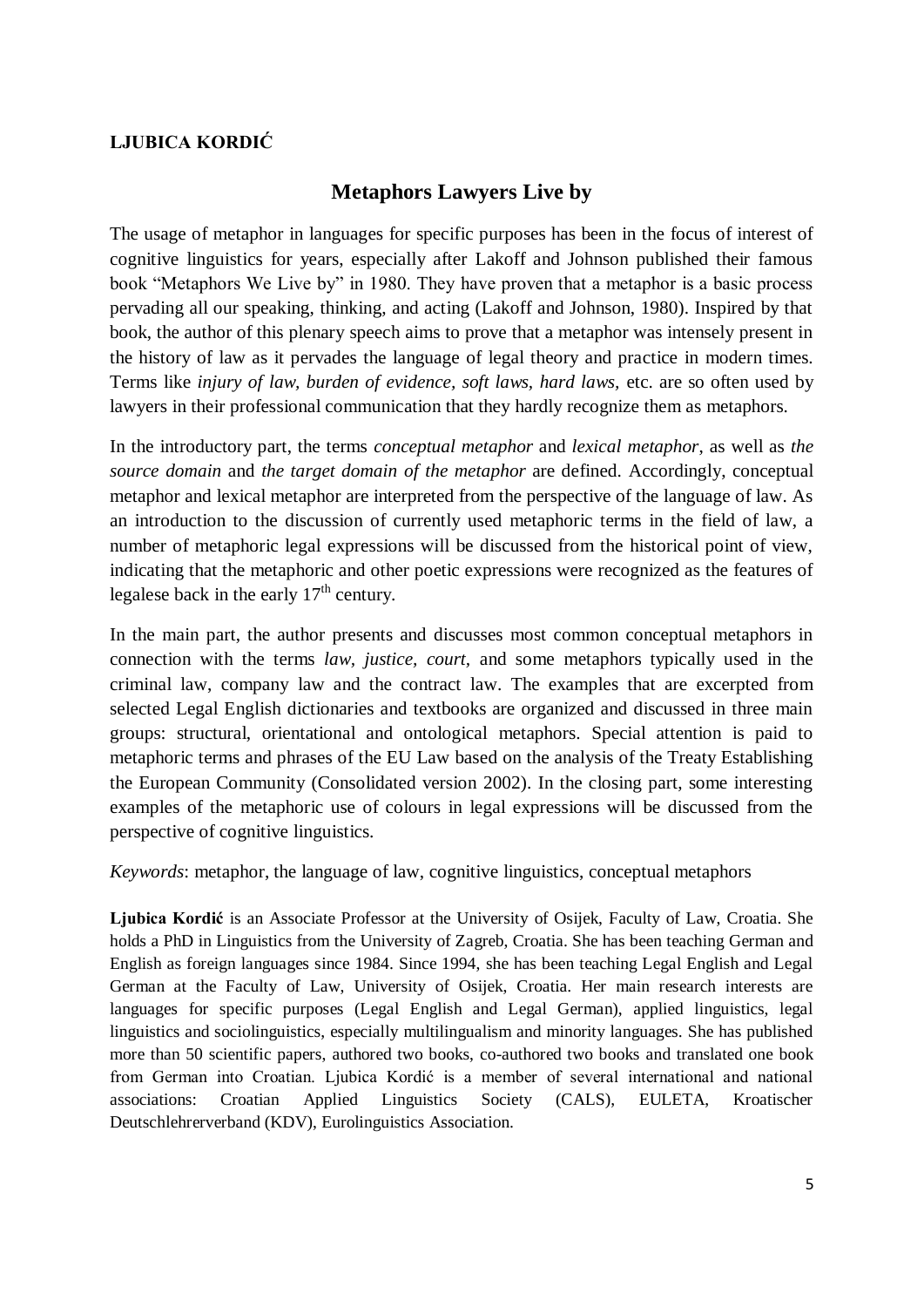#### **ANNE WAGNER**

# **The Endless History of Law - The** *Perpetual Pendulum* **in Legal Translation**

The legal translation process is swirled in an ever-changing whirlwind of concepts in both the source and target languages. The large variance is sometimes significant in this translation process, or rather legal transfer, since it calls for precision, meticulousness and skill on the translator's side. This is a constant requirement that is questioned by the perpetual transformation of society and by the adjustment of new rules, which sometimes result in minor changes, sometimes in profound modifications in meaning. This perpetual pendulum of meaning steadily entails a complex translation process of the law as a living organism. And yet this living entity called law means that legal translation simultaneously is a living organism subject to both internal (source language) and external (target language) influences to overcome this perpetual pendulum, while considering that it is invariably and inevitably bound to a precise time and space.

In this presentation, we will endeavor, by means of some concrete examples, to show the evolving nature of the law and its resulting challenges in transferring it from one language to another.

**Anne Wagner,** Ph. D and Habilitation à Diriger des Recherches in Private Law, is Research Associate Professor at Lille University, ULR 4487 - CRDP - Centre de recherche Droits et perspectives du droit (France). Her main research interests lie in visual jurisprudence, legal semiotics, visual studies, language and law, legal culture and heritage, legal translation, legal terminology, law and the Humanities, and legal discourse studies. She has received the National Research Award (Rank A) for her research career. Anne Wagner has published extensively in the areas of legal semiotics and legal discourse analyses*.* Anne Wagner is the Editor-in-Chief of the *International Journal for the Semiotics of Law* (Springer), she is the President of the *International Roundtables for the Semiotics of Law*, she is the Series Co-Editor of *Law, Language and Communication* (Routledge). She has been invited as Visiting Research Fellow at Örebro University in Sweden (2018, 2019), China University of Political Science and Law in China Beijing (2018, 2016, 2015, 2014), Zhejiang University in China (2017, 2018), Shanghai Jiao Tong University (2013), Zhejiang Police College in China (2012), City University of Hong Kong (2010). She has also guest lectured for the *Law and Humanities course* in Rome at Università degli Studi RomaTre (2014). She was invited to give talks in Italy, Sweden, Poland, Hungary, Germany, Spain, Finland, UK, Portugal, Estonia, China, Hong Kong, Brazil, Israel, Australia, and U.S.A. Launching in late summer 2019, Anne Wagner and Sarah Marusek (University of Hawai'i Hilo on Hawai'i Island - USA) are co-editors for the *[Law and Visual Jurisprudence](https://www.springer.com/series/16413)* Book [Series](https://www.springer.com/series/16413) with Springer.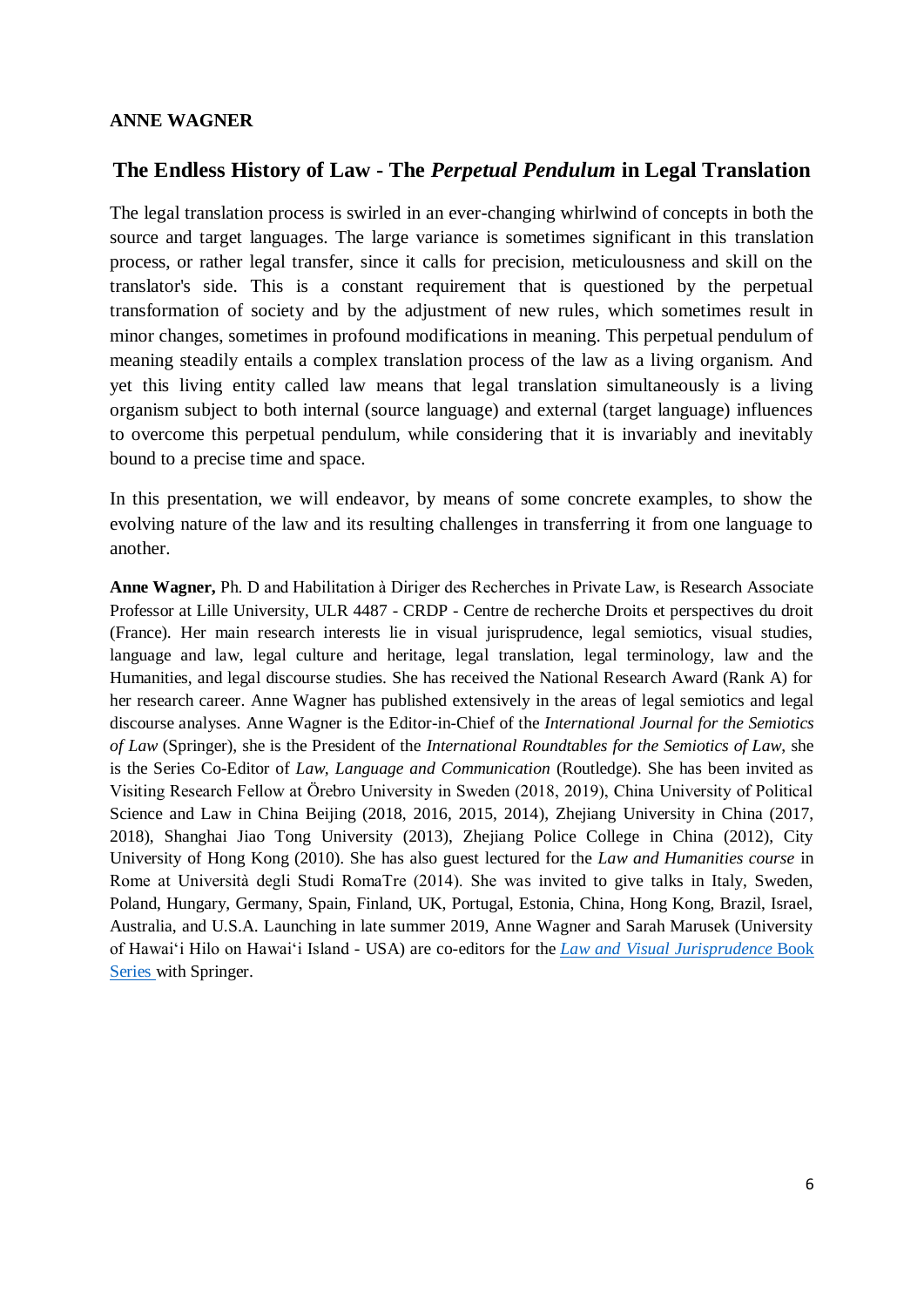Possible themes include, but are not limited to the following subject areas:

# **1. Legal languages and legal discourse**

- legal genres
- analysis of legal discourse
- development of legal language
- legal terminology
- the European Union legal language
- legal discourse in different legal systems
- methodological aspects of academic genre analysis
- cross-cultural implications of genre use
- genre and the ESL / EFL / ELF community

# **2. Teaching and learning Legal English**

- modern approaches & methods used in teaching Legal English
- developing language skills in a Legal English course
- syllabus design
- needs analysis for legal professionals
- the role of authentic materials
- developing materials for Legal English classes
- the role of the Legal English teacher
- the Legal English teacher as a researcher
- the impact of information technology on teaching and learning Legal English (e-learning, webinars, blended learning)
- assessment and grading in a Legal English course
- international certificates of Legal English (TOLES)
- intercultural dimension of teaching and learning Legal English

# **3. Legal translation and court interpreting:**

- issues in translation and interpretation
- teaching and learning legal translation and court interpreting
- sworn translators and interpreters in legal proceedings
- mistranslations and misinterpreting in the legal context
- harmonisation and standardisation in translation and interpretation
- terminology and lexicography
- preparation of glossaries and dictionaries of professional terminology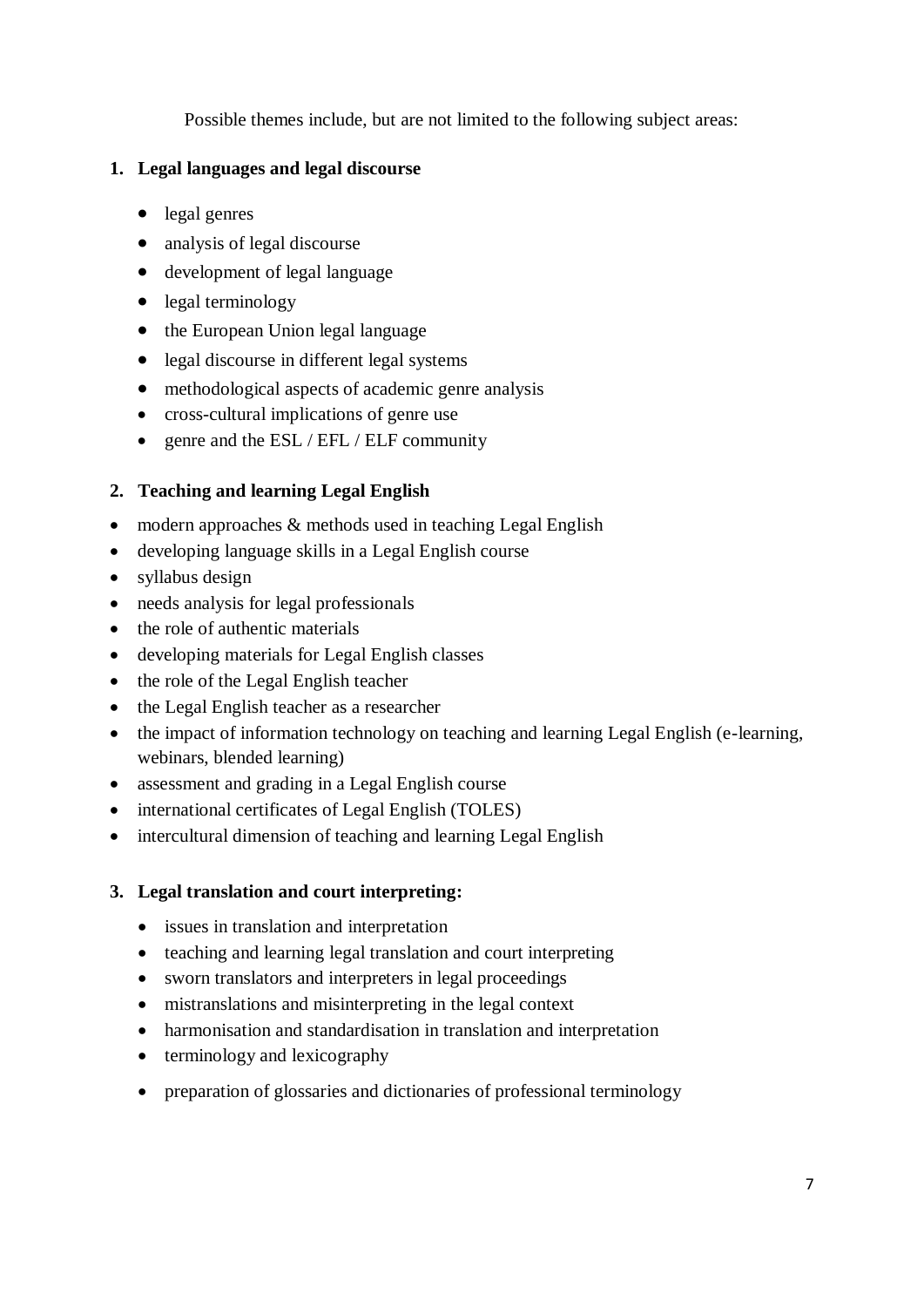# **4. Teaching law in English**

- team teaching
- students' inadequacies in the specialist subject
- language or content English for Specific Purposes (ESP) or a Content and Language Integrated Learning (CLIL) approach?
- learners' specialist knowledge etc.

# **5. Other issues in English for Specific Purposes**

- $\bullet$  the role of languages for specific purposes in the 21<sup>st</sup> century
- other varieties of English for Specific Purposes (Business English, Medical English, Technical English etc.)
- professional disciplines: EAP (English for Academic Purposes) or EOP (English for Occupational Purposes)?
- the Bologna process in an ESP course,
- multilingualism and ESP.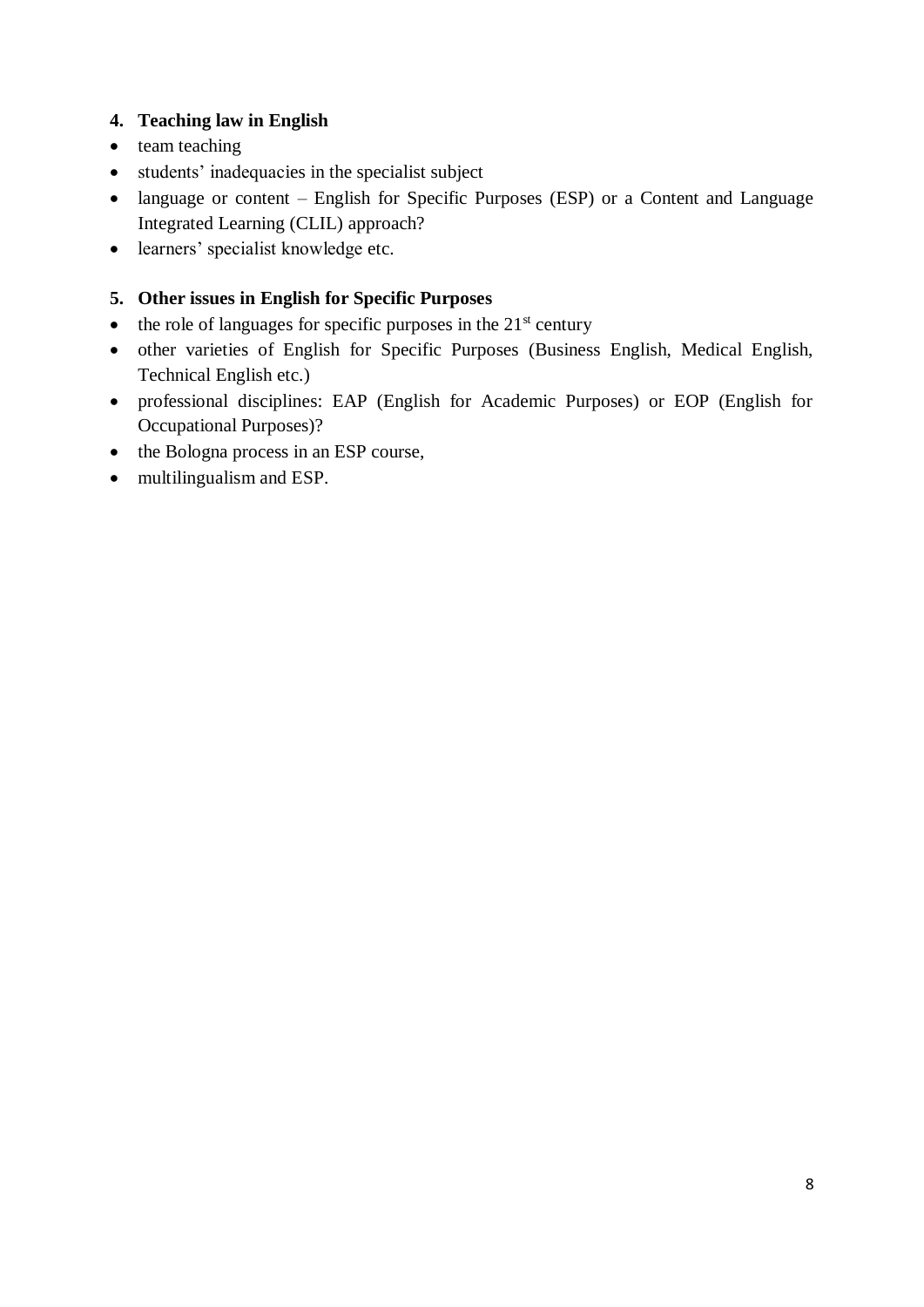# **IMPORTANT INFORMATION:**

## **SCHEDULE:**

The conference will be held on **9 th and 10th June 2021**.

## **EQUIPMENT:**

The conference will be held online on **ZOOM platform**.

#### **IMPORTANT DATES:**

| Submission of abstracts:    | no later than 26 <sup>th</sup> April 2021 |
|-----------------------------|-------------------------------------------|
| Notification of acceptance: | by $9th$ of May 2021                      |
| Registration:               | by 23 <sup>rd</sup> May 2021              |

#### **REGISTRATION:**

Online registration can be effected between **9 th May 2021 and 23rd May 2021** using the form attached here/below. **The conference fee is 20 EUR.**

\*All the cancellations should be notified **no later than 30 May 2021**. In any case, a cancellation fee of 10 EUR will be charged.

#### **Please note:**

No registration can be processed unless a copy of the bank transfer is attached. All bank charges are to be borne by the participant.

**METHODS OF PAYMENT:** by bank transfer to the University of Białystok **Uniwersytet w Białymstoku ul. Świerkowa 20B 15-328 Białystok, Poland**

Bank Millennium S. A. ul. Stanisława Żaryna 2A 02 - 593 Warszawa

**account number: 86 1160 2202 0000 0000 6000 1031 SWIFT: BIGBPLPW IBAN: PL 86 1160 2202 0000 0000 6000 1031** with the postscript **"LL 2021"** followed by the participant's surname.